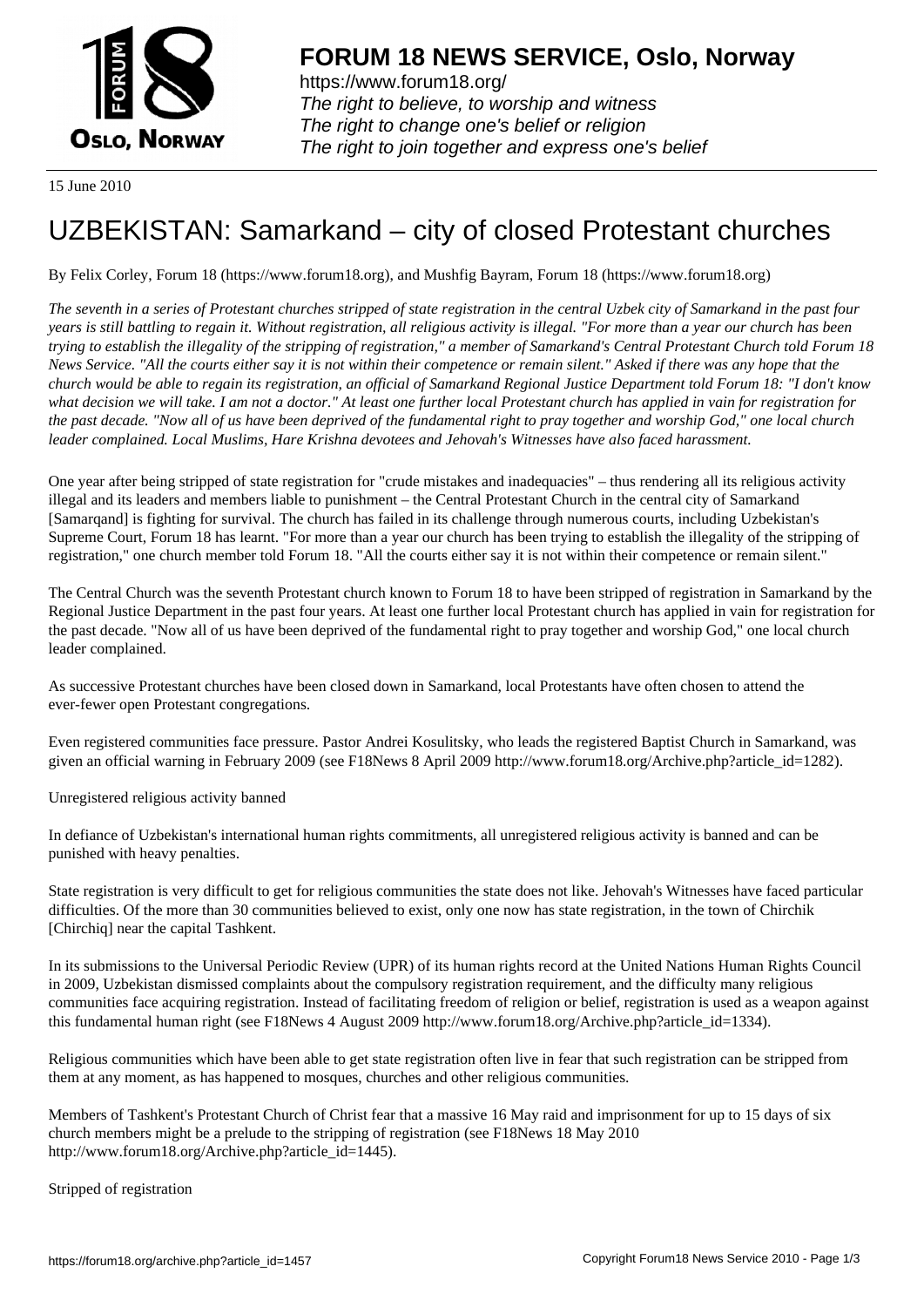registration at a Justice Department meeting on 27 March 2009, according to the decision seen by Forum 18. The decision, signed by Alisher Mardiyev, Head of Samarkand Regional Justice Department, was handed to Pastor Kim on 3 April. Samarkand Regional Justice Department claimed that the church building where it had been meeting for many years was a residential property and therefore not to be used as a place of worship.

Church members complain that the congregation has repeatedly tried to have the building redesignated over many years – in vain. They also complain that the Justice Department had ignored their letter of 25 February 2009 responding to its questions.

In the previous three years, local Protestants pointed out to Forum 18, the Regional Justice Department had already stripped registration from six other local Protestant congregations: Samarkand Church, Miral Church, the Seventh-day Adventist congregation, Esther Church, Grace Church and Namdemun Church.

In addition, Samarkand's Greater Grace Church has applied for registration in vain since 2000 and its members have been intermittently harassed and fined, most recently in February 2010 (see F18News 24 February 2010 http://www.forum18.org/Archive.php?article\_id=1413).

The Samarkand Jehovah's Witness community also sought state registration in vain. Its application was rejected in June 2002, with the mayor explaining that there were already ten registered religious minorities and the city did not need any more. Two community members have been imprisoned in recent years for their religious activity (see F18News 4 June 2009 http://www.forum18.org/Archive.php?article\_id=1306).

Local Adventists told Forum 18 that their Samarkand congregation was stripped of its registration after a police raid. Officials said the church building was not registered as a place of worship. "The building is still standing but we've been banned from meeting there," one Adventist told Forum 18 on 15 June. "No other registered Adventist congregations exist in the city."

The Adventist congregation tried to regain its registration from the Regional Justice Department, most recently in 2009. "But officials there wouldn't even listen to our request," one Adventist noted sadly.

Long, fruitless legal battle

In the wake of the March 2009 stripping of registration, Central Protestant Church tried to defend its rights in court. Three days after receiving the decision, Pastor Kim lodged a challenge in Samarkand City Criminal Court. However, on 20 April Judge B. Vakhobov rejected the suit. On 2 June 2009 Pastor Kim took his challenge to Samarkand Regional Criminal Court. However, it rejected his suit on 27 June, referring him to the civil courts.

On 1 July 2009 Pastor Kim lodged a challenge to the stripping of registration in Samarkand City Civil Court. However, "in violation of procedural law", no response came.

Pastor Kim therefore brought a suit on 10 August 2009 to Uzbekistan's Supreme Court in Tashkent. However, no response from the court arrived. "We have been deprived of the right to defend ourselves in court," Pastor Kim wrote in a complaint to the General Prosecutor's Office in Tashkent on 18 February 2010. He lodged similar complaints to the Uzbek Parliament's Ombudsperson for Human Rights in Tashkent and the Presidential Administration.

After a further challenge in the Civil Court, it responded on 15 May that as both parties are legal entities, the suit has to be brought to the Economic Court.

On 19 May, Pastor Kim lodged a challenge in Samarkand Regional Economic Court. However, in a 27 May decision seen by Forum 18, Judge O. Khalmirzaev rejected the suit, insisting that it was not formulated correctly. He also ruled that its complaint was not the sort to be subject to the jurisdiction of Economic Courts.

Few comments, no explanation

Officials will not explain why so many local religious communities have been stripped of registration and why they will not return registration to them.

Mardiyev of Samarkand Regional Justice Department, who signed the cancellation of the Church's registration, was not available on 14 June to comment on the case. The official who answered Mardiyev's phone referred Forum 18 to Nosyr Berdiyev, the official responsible for registering religious organisations.

Berdiyev told Forum 18 on 15 June that Central Protestant Church should write a new letter asking for registration. "We will consider their request according the laws of the Republic of Uzbekistan," he responded. Asked if there was any hope that the church would be able to regain its registration, he responded: "I don't know what decision we will take. I am not a doctor."